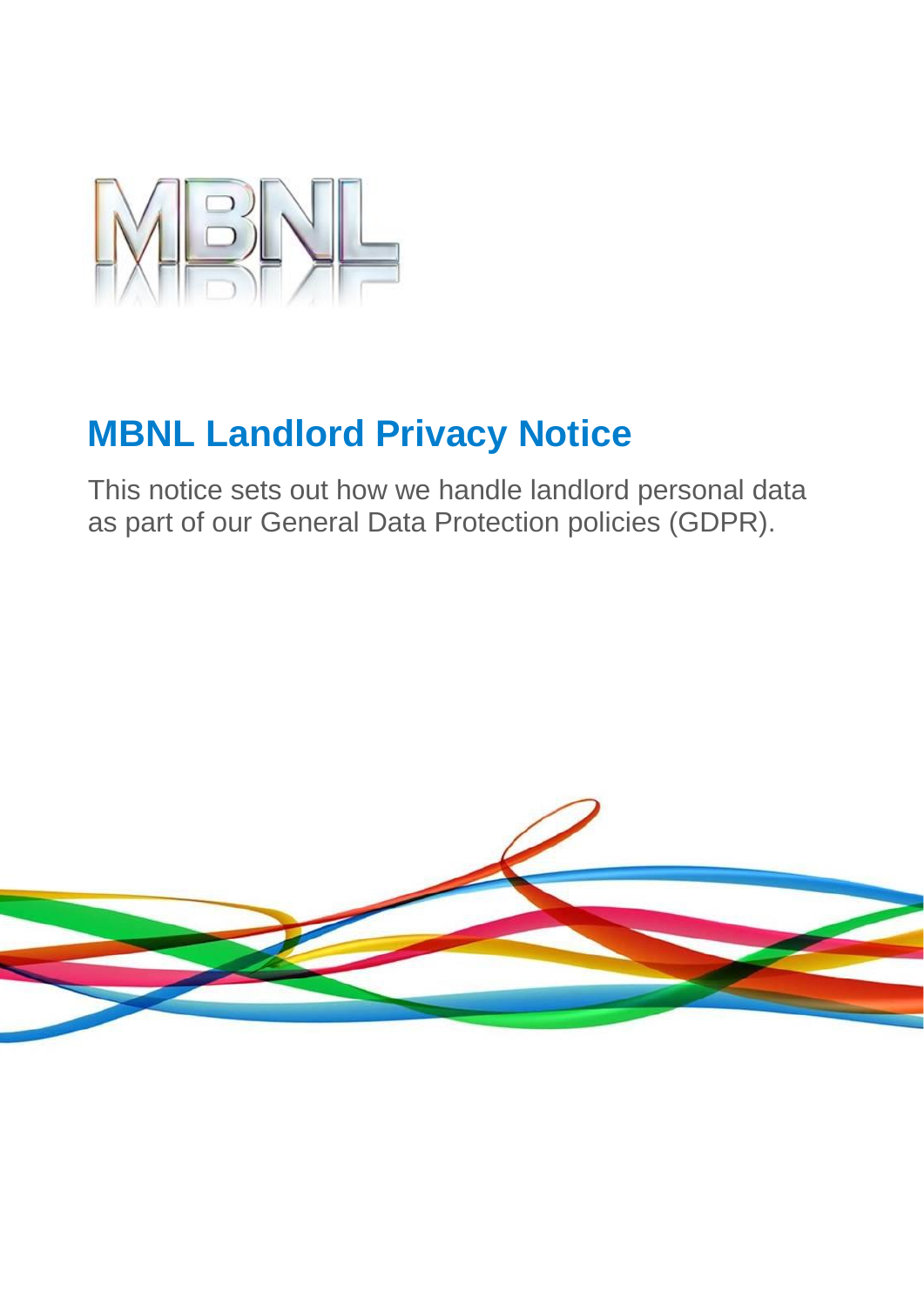#### **SUMMARY**

This Privacy Notice applies to:

- users of our website who submit general enquiries
- individuals who make an enquiry to, or interact with, MBNL
- landlords of electronic communications sites on which network equipment of MBNL, EE and/or H3G is located, installed or used ("**Landlords**")
- individual contacts at our suppliers or individual suppliers ("**Suppliers**")

We process your Personal Data to respond to general enquiries sent to MBNL and to manage our relationship with Landlords and Suppliers.

This Privacy Notice explains what Personal Data we process, why, how it is legal and your rights.

#### **ABOUT US AND THIS PRIVACY NOTICE**

This Privacy Notice is provided by Mobile Broadband Network Limited ("**MBNL**" or "**we**" or "**us**") at 6<sup>th</sup> floor, Thames Tower, Station Road, Reading RG1 1LX who is a 'controller' for the purposes of the Data Protection Laws.

We are responsible for, and control the processing of, your Personal Data.

We take your privacy very seriously. We ask that you read this Privacy Notice carefully as it contains important information about our processing of your Personal Data and your rights.

#### **How to contact us**

If you need to contact us about this Privacy Notice or would like this Privacy Notice in another format (for example, audio, large print, braille), please use the details below:

| <b>Privacy Owner:</b>                | Rita Visram                                            |
|--------------------------------------|--------------------------------------------------------|
| Address:                             | 6th floor, Thames Tower, Station Road, Reading RG1 1LX |
| <b>Telephone number: 07932584571</b> |                                                        |
| Email:                               | rita.visram@mbnl.co.uk                                 |

#### **Changes to this Privacy Notice**

The latest version of the Privacy Notice can be found at<https://mbnl.co.uk/> We may change this Privacy Notice from time to time. We will alert you on the website when changes are made or e mail you if the change affects you. Current version: v1 May 2018.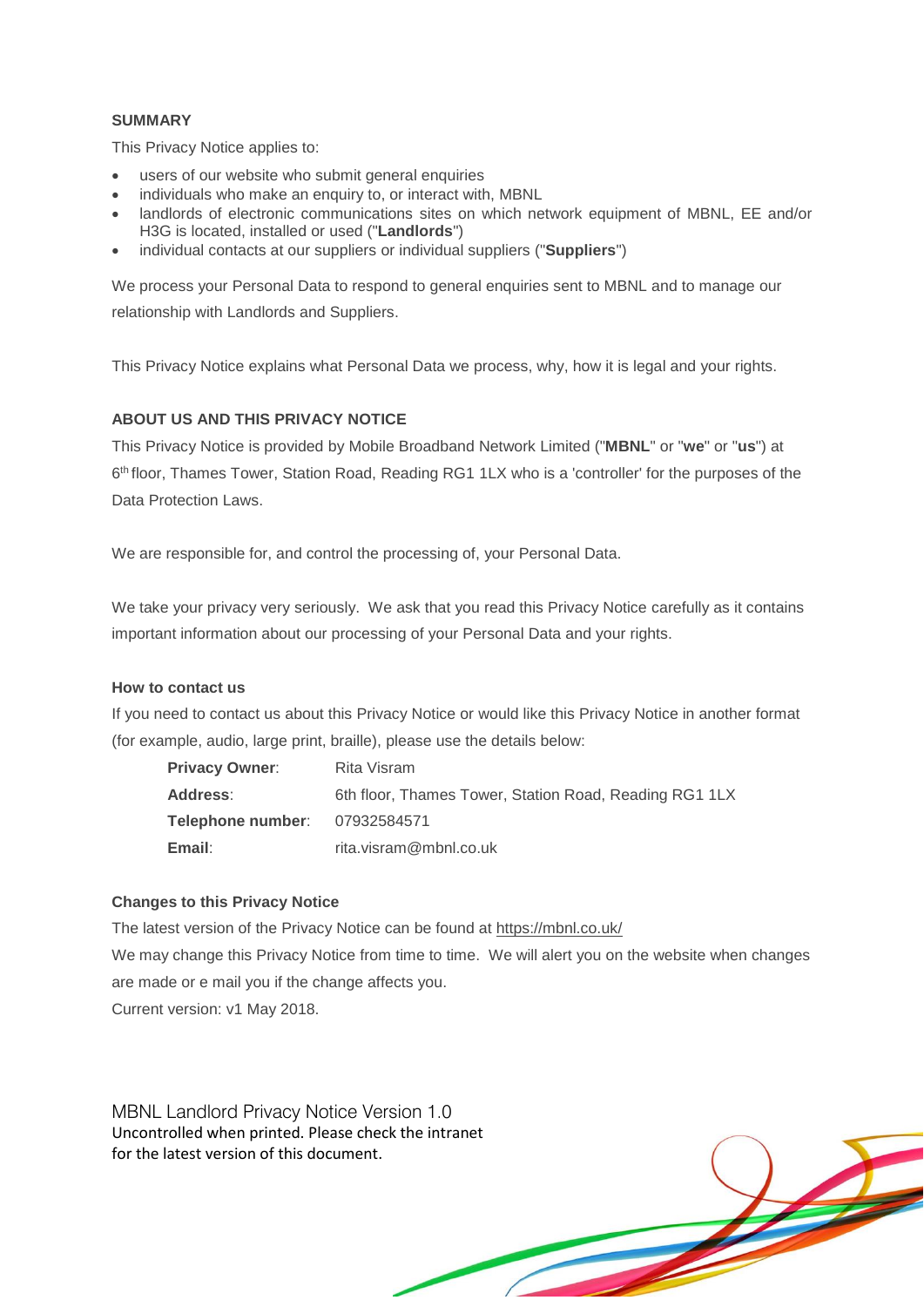## **USEFUL WORDS AND PHRASES**

Please familiarise yourself with the following words and phrases as they have particular meanings in the Data Protection Laws and are used throughout this Privacy Notice:

| <b>Controller</b>                                                                                                                                   | means any person who determines the purposes for which, and the         |  |  |
|-----------------------------------------------------------------------------------------------------------------------------------------------------|-------------------------------------------------------------------------|--|--|
|                                                                                                                                                     | manner in which, any Personal Data is Processed                         |  |  |
| <b>Criminal Offence Data</b>                                                                                                                        | means any information relating to criminal convictions and offences     |  |  |
|                                                                                                                                                     | committed or allegedly committed                                        |  |  |
| <b>Data Protection Laws</b>                                                                                                                         | means the laws which govern the handling of Personal Data. This         |  |  |
|                                                                                                                                                     | includes the General Data Protection Regulation (EU) 2016/679 and       |  |  |
|                                                                                                                                                     | any other national laws supplementing that Regulation or related to     |  |  |
|                                                                                                                                                     | data protection                                                         |  |  |
| <b>Data Subject</b>                                                                                                                                 | means the person to whom the Personal Data relates                      |  |  |
| <b>ICO</b>                                                                                                                                          | means the UK Information Commissioner's Office which is                 |  |  |
|                                                                                                                                                     | responsible for implementing, overseeing and enforcing the Data         |  |  |
|                                                                                                                                                     | <b>Protection Laws</b>                                                  |  |  |
| <b>Personal Data</b>                                                                                                                                | means any information from which a living individual can be             |  |  |
|                                                                                                                                                     | identified. This will include information such as telephone numbers,    |  |  |
|                                                                                                                                                     | names, addresses, e-mail addresses, photographs and voice               |  |  |
|                                                                                                                                                     | recordings. It will also include expressions of opinion and             |  |  |
|                                                                                                                                                     | indications of intentions about Data Subjects (and their own            |  |  |
|                                                                                                                                                     | expressions of opinion/intentions). It will also cover information      |  |  |
|                                                                                                                                                     | which on its own does not identify someone but which would identify     |  |  |
|                                                                                                                                                     | them if put together with other information which we have or are        |  |  |
|                                                                                                                                                     | likely to have in the future                                            |  |  |
| <b>Processing</b>                                                                                                                                   | covers virtually anything anyone can do with Personal Data,             |  |  |
|                                                                                                                                                     | including:                                                              |  |  |
|                                                                                                                                                     | obtaining, recording, retrieving, consulting or holding it<br>$\bullet$ |  |  |
|                                                                                                                                                     | organising, adapting or altering it                                     |  |  |
|                                                                                                                                                     | disclosing, disseminating or otherwise making it available              |  |  |
|                                                                                                                                                     | aligning, blocking, erasing or destroying it                            |  |  |
| <b>Processor</b>                                                                                                                                    | means any person who Processes the Personal Data on behalf of           |  |  |
|                                                                                                                                                     | the controller                                                          |  |  |
| <b>Special Categories of Data</b>                                                                                                                   | means any information relating to:                                      |  |  |
|                                                                                                                                                     | racial or ethnic origin                                                 |  |  |
|                                                                                                                                                     | political opinions                                                      |  |  |
|                                                                                                                                                     | religious beliefs or beliefs of a similar nature                        |  |  |
|                                                                                                                                                     | trade union membership                                                  |  |  |
|                                                                                                                                                     |                                                                         |  |  |
| <b>MBNL Landlord Privacy Notice Version 1.0</b><br>Uncontrolled when printed. Please check the intranet<br>for the latest version of this document. |                                                                         |  |  |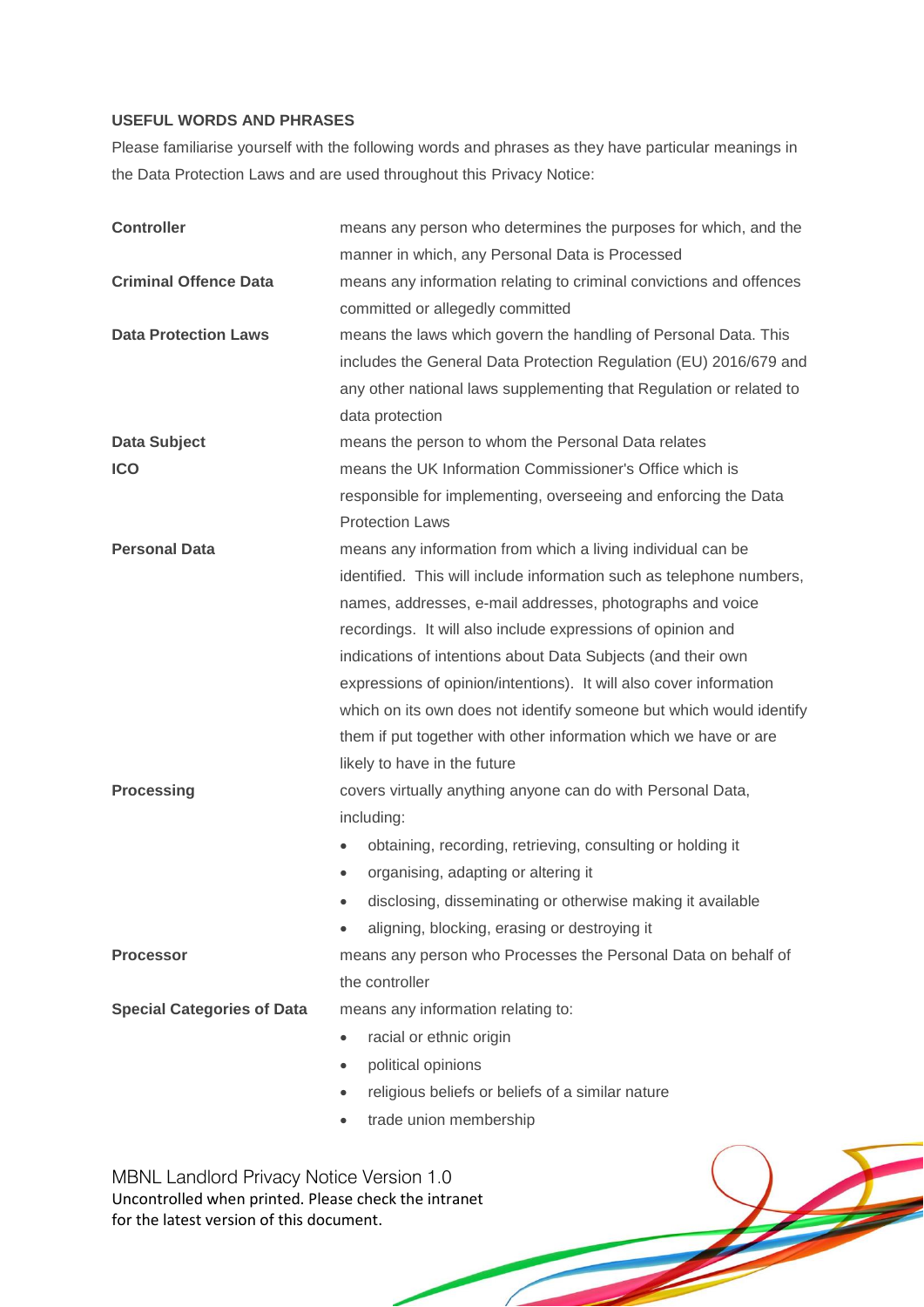- physical or mental health or condition
- sexual life
- genetic data or biometric data for the purpose of uniquely identifying you

#### **WHAT INFORMATION DO WE COLLECT?**

We Process Personal Data for each service/process as explained below.

#### **Personal Data provided by you**

|                                             | <b>Personal Data</b>                                                                                                                                                                               |  |  |
|---------------------------------------------|----------------------------------------------------------------------------------------------------------------------------------------------------------------------------------------------------|--|--|
| <b>General enquiries to</b><br><b>MBNL:</b> | Name<br>$\bullet$<br>Contact details (address, phone number, email address)<br>Details of the enquiry                                                                                              |  |  |
| <b>Landlords and Suppliers:</b>             | Name<br>$\bullet$<br>Contact details (address, phone number, email address)<br>Leasehold property address (if you are a Landlord or potential<br>Landlord)<br>Account details for payment purposes |  |  |

We do not actively request for Special Categories of Data or Criminal Offence Data. However, we may come across them if you provide such data to us.

EE Limited and Hutchison 3G UK Limited, with whom Landlords have a lease agreement, sometimes provide Personal Data to MBNL because MBNL manages sites on their behalf.

### **Personal Data about other individuals**

If you provide us with information about other individuals, you confirm that you have informed the relevant individuals accordingly.

### **WHY DO WE PROCESS YOUR PERSONAL DATA?**

We use your Personal Data to:

- interact with you;
- assist and respond to enquiries about MBNL and our business;
- install and manage network equipment at Landlords' or site-providers' sites;
- manage the contracts or `business relationships we have with you; and
- approach you as a potential Landlord.

We are allowed to do Process Personal Data on certain legal bases (please see section 'How is processing your data lawful' for further detail).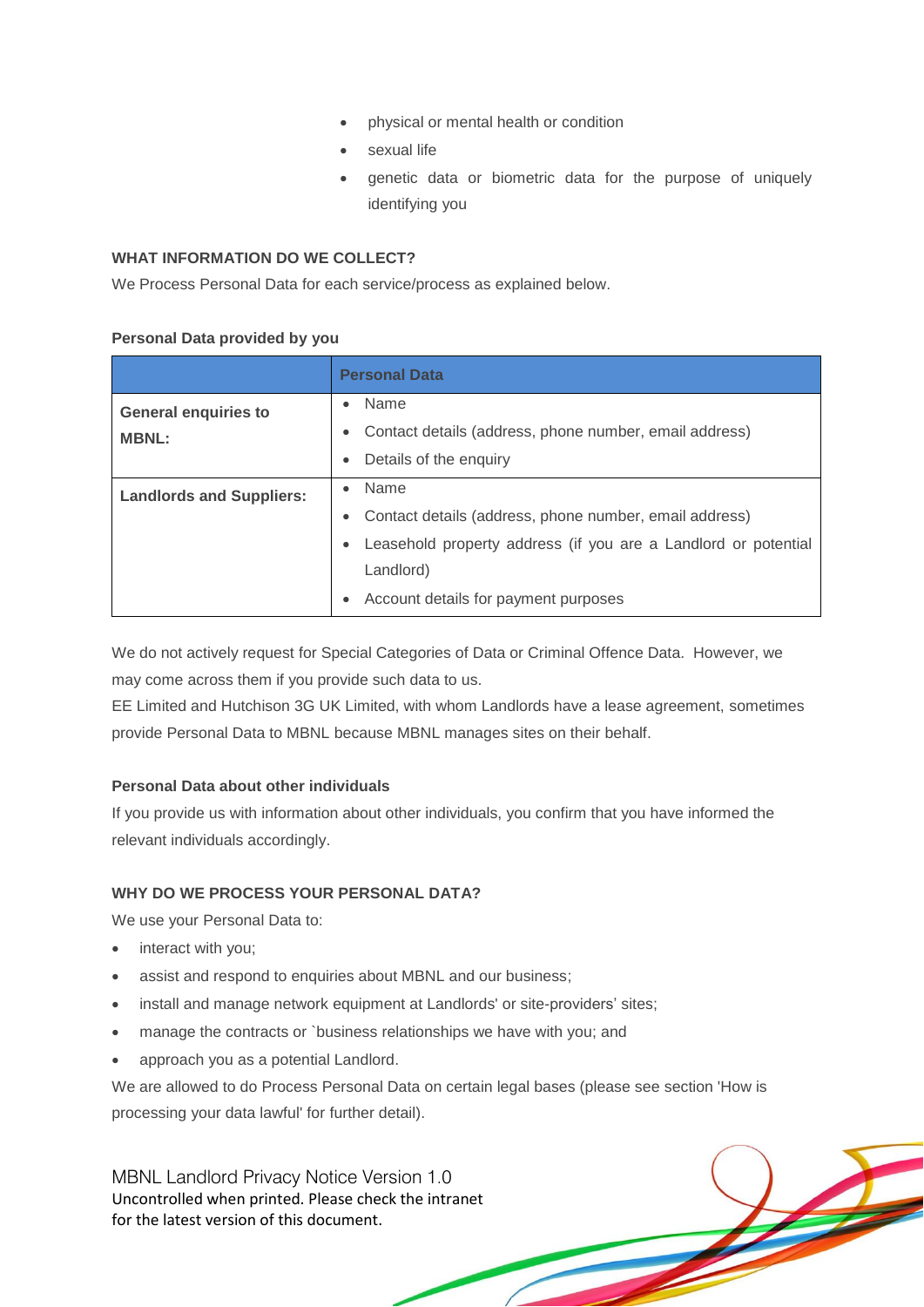## **HOW IS PROCESSING YOUR PERSONAL DATA LAWFUL?**

We are allowed to Process your Personal Data and Special Categories of Data on the following legal bases:

|                                  | <b>Legal basis</b>                                                      |  |  |  |
|----------------------------------|-------------------------------------------------------------------------|--|--|--|
| <b>General enquiries to MBNL</b> | Legitimate Interest: We are permitted to process your Personal          |  |  |  |
| and interaction with MBNL        | Data if it is based on our 'legitimate interests' i.e. we have good,    |  |  |  |
|                                  | sensible, practical reasons for Processing your Personal Data which     |  |  |  |
|                                  | is in the interest of MBNL. To do so, we have considered the impact     |  |  |  |
|                                  | on your interests and rights, and have placed appropriate               |  |  |  |
|                                  | safeguards to ensure that the intrusion on your privacy is reduced as   |  |  |  |
|                                  | much as possible. In this case, MBNL's legitimate interest is to        |  |  |  |
|                                  | respond to enquiries made to MBNL which may relate to its business      |  |  |  |
|                                  | activities. We only use data that you provide and only use your data    |  |  |  |
|                                  | in order to respond to your query. In addition we may use your data     |  |  |  |
|                                  | to approach you as a potential Landlord to MBNL.                        |  |  |  |
|                                  | You can object to any of the Processing that we carry out on the        |  |  |  |
|                                  | grounds of legitimate interests. See the section headed "Your           |  |  |  |
|                                  | Rights" to find out how.                                                |  |  |  |
| <b>Landlords and Suppliers</b>   | <b>Contract:</b> As agents of EE Limited and Hutchison 3G UK Limited,   |  |  |  |
|                                  | processing Landlords' Personal Data is necessary for the                |  |  |  |
|                                  | performance of our services, to which the Landlords have agreed in      |  |  |  |
|                                  | the contract they have entered into with EE Limited and Hutchison       |  |  |  |
|                                  | 3G UK Limited.                                                          |  |  |  |
|                                  | If you are a Supplier, then we may process personal data as             |  |  |  |
|                                  | necessary for the performance of the contract between us.               |  |  |  |
|                                  | If you do not provide your Personal Data to us, we will not be able to  |  |  |  |
|                                  |                                                                         |  |  |  |
|                                  | contract.                                                               |  |  |  |
|                                  | carry out our obligations or exercise our rights under the terms of the |  |  |  |

### **WHO WILL HAVE ACCESS TO YOUR PERSONAL DATA?**

The table below lists some of our key service providers that act as our Processors who will have access to your Personal Data. We also use suppliers who need to access a Landlord's site in connection with services they provide to us (for example site/field maintenance providers can access name and contact information in order to arrange access to a Landlord's site). If you would like a list of the key suppliers please contact us (see section "How to Contact Us").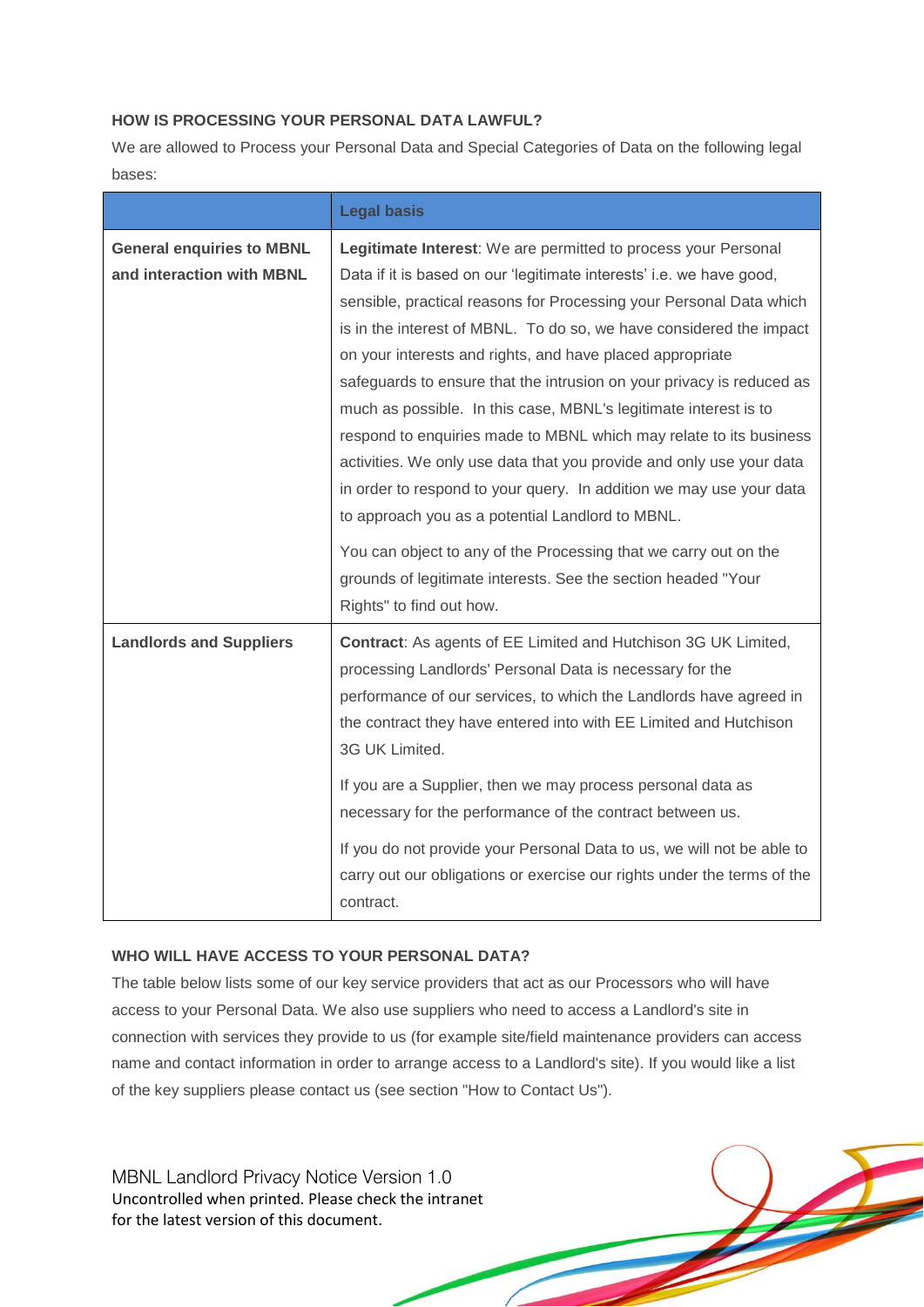| <b>Processors</b>          | <b>Personal Data</b>                                                                              |
|----------------------------|---------------------------------------------------------------------------------------------------|
| <b>GVA Grimley Limited</b> | Landlord name and contact details (address, phone number, email<br>address), bank account details |
| Crown (hosts site data on  | Landlord name and contact details (address, phone number, email                                   |
| Orange leases)             | address),                                                                                         |
| Ericsson Limited - Storage | Landlord name, contact details (address, phone number, email                                      |
| solution provider          | address) and bank account details                                                                 |

### **Transfers of your Personal Data outside the EEA**

As part of the IT support we receive from Ericsson India Global Services PVT Limited, we transfer your **personal data** to a country located outside the European Economic Area. Such transfer of your data will be carried out in accordance with the **Data Protection Laws** to safeguard your privacy rights and give you remedies in the unlikely event of a security breach or to any other similar approved mechanisms. If you want to know more about how **personal data** is transferred, please contact us using the details in the section headed "How to Contact Us".

### **How we keep your personal data secure**

We strive to implement appropriate technical and organisational measures in order to protect your Personal Data against accidental or unlawful destruction, accidental loss or alteration, unauthorised disclosure or access and any other unlawful forms of processing. We aim to ensure that the level of security and the measures adopted to protect your Personal Data are appropriate for the risks presented by the nature and use of your Personal Data. We follow recognised industry practices for protecting our IT environment and physical facilities (for example, ISO 27001).

If you have any particular concerns about your information, please contact us (see 'How to contact us?' above).

## **WHEN WILL WE DELETE YOUR DATA?**

We will retain your Personal Data for the period provided below.

| <b>Personal Data</b>                                                                 | <b>Retention period</b>                                                                                                                                        |  |
|--------------------------------------------------------------------------------------|----------------------------------------------------------------------------------------------------------------------------------------------------------------|--|
| Details of enquiries and our<br>response                                             | For potential Landlords who contact us asking if we wish to put a site<br>on their property a period of 2 years from the date of the enquiry to<br><b>MBNL</b> |  |
| For general enquiries 6 months after the enquiry has been<br>satisfactorily resolved |                                                                                                                                                                |  |
| Landlords                                                                            | During the lease and for 6 years after the lease expires                                                                                                       |  |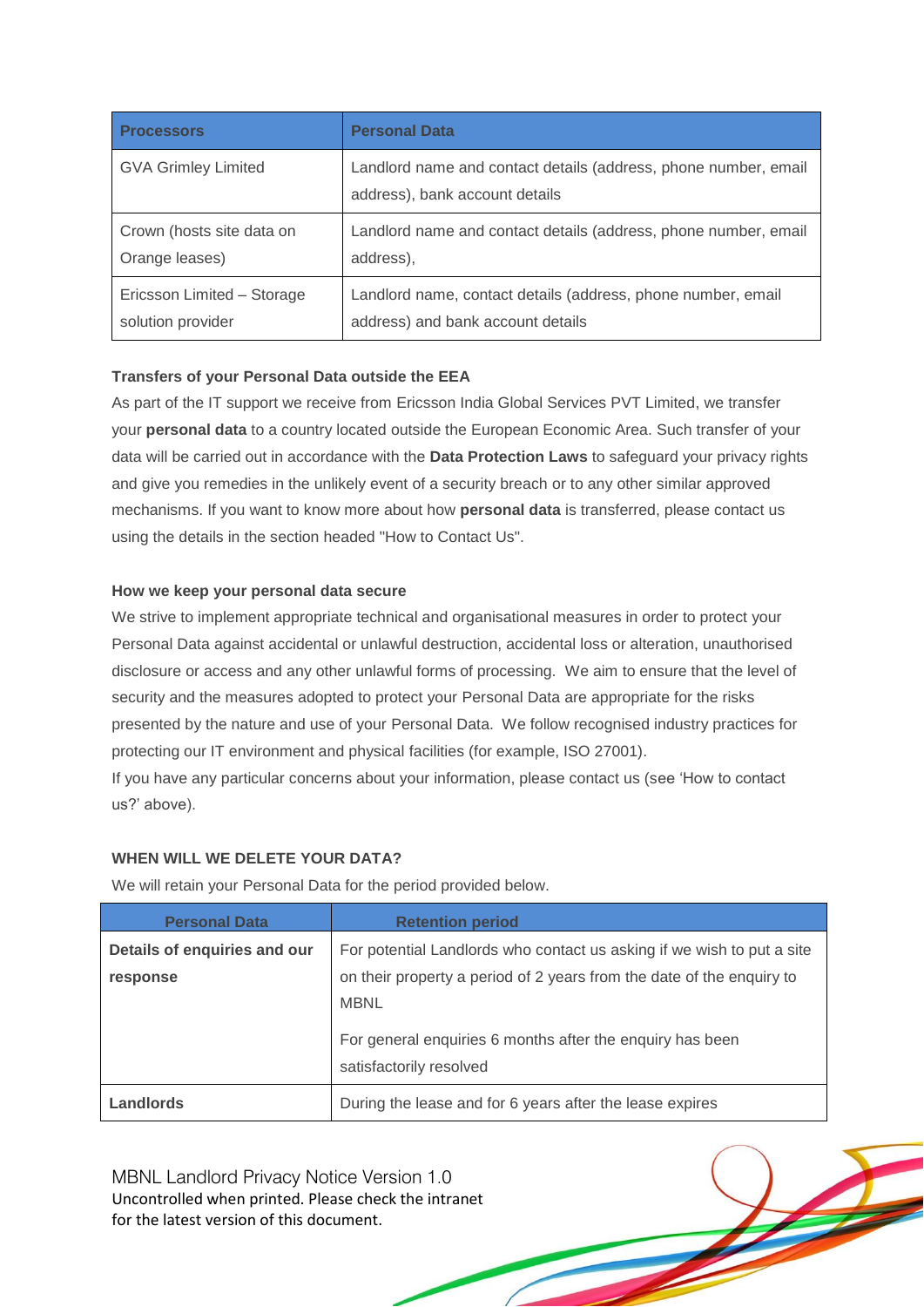| <b>Personal Data</b>       | <b>Retention period</b>                                                                                                                                                                                                                     |
|----------------------------|---------------------------------------------------------------------------------------------------------------------------------------------------------------------------------------------------------------------------------------------|
| <b>Suppliers</b>           | During the contract and for 6 years after the contract terminates or<br>expires if the contract is with you. During the contract and for as long<br>as you are a contact at the relevant supplier entity.                                   |
| <b>Potential landlords</b> | For potential landlords who we contact for access to survey a<br>property to see if it is suitable for electronic communications<br>equipment, a period of 2 years from the date of the site access<br>request made by or on behalf of MBNL |

## **YOUR RIGHTS**

As a Data Subject, you have the following rights under the Data Protection Laws:

| Your right                                               | <b>Description</b>                                                                                                                                                                        |  |
|----------------------------------------------------------|-------------------------------------------------------------------------------------------------------------------------------------------------------------------------------------------|--|
| <b>Right to object to</b><br>processing of your personal | You may object to us Processing your Personal Data where we rely<br>on a legitimate interest as our legal grounds for processing.                                                         |  |
| data                                                     | If you object to us processing your Personal Data we must<br>demonstrate compelling grounds for continuing to do so.<br>We believe we have demonstrated compelling grounds in the section |  |
|                                                          | headed "How Is Processing Your Data Lawful".                                                                                                                                              |  |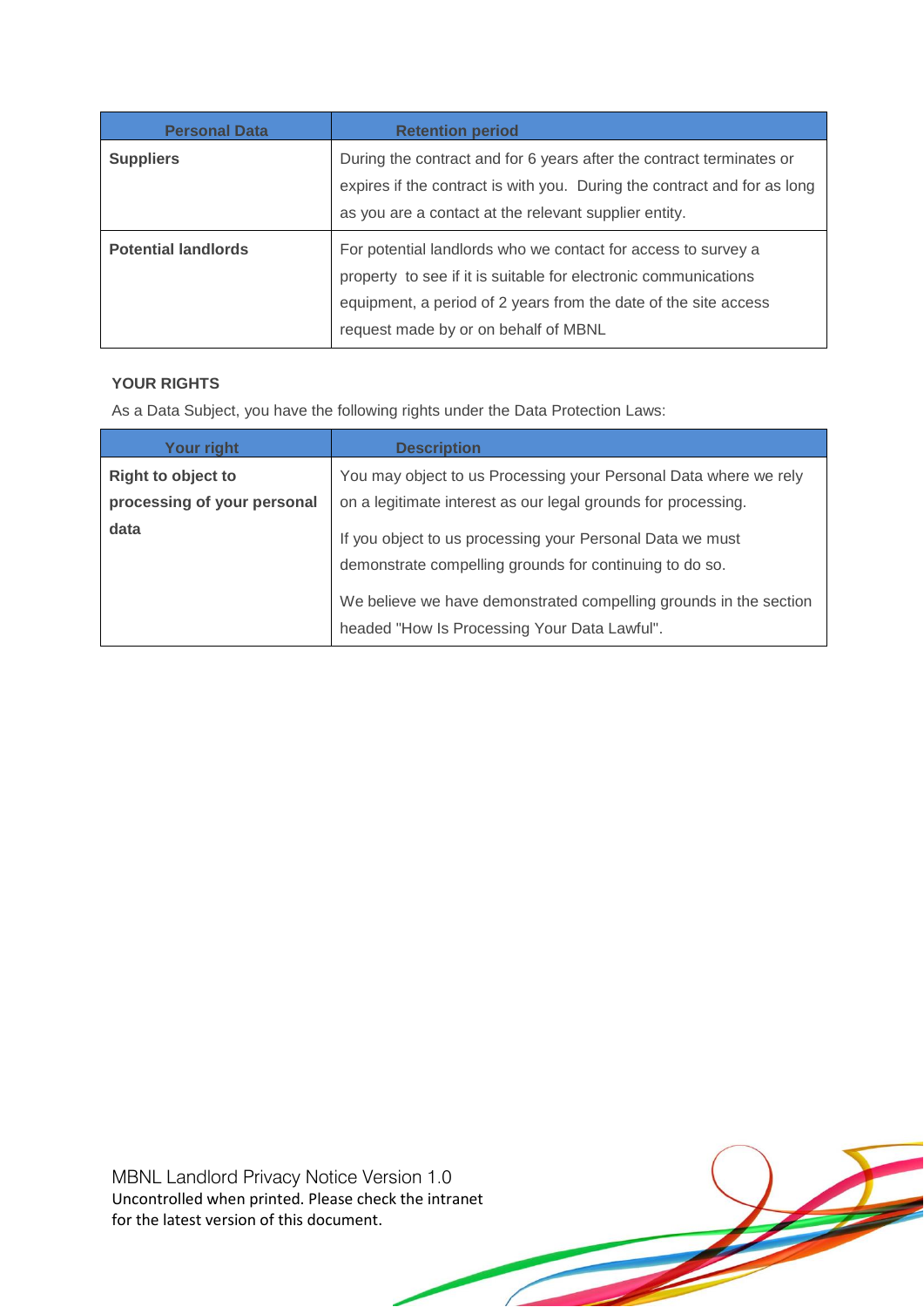| <b>Your right</b>                                                | <b>Description</b>                                                                                                                                                                                                                                                                                                                                                                                                                                                                                                                                                                                                                                                                                                                                                                                                                                                                                   |  |  |
|------------------------------------------------------------------|------------------------------------------------------------------------------------------------------------------------------------------------------------------------------------------------------------------------------------------------------------------------------------------------------------------------------------------------------------------------------------------------------------------------------------------------------------------------------------------------------------------------------------------------------------------------------------------------------------------------------------------------------------------------------------------------------------------------------------------------------------------------------------------------------------------------------------------------------------------------------------------------------|--|--|
| <b>Right to access Personal</b><br>Data relating to you          | You may ask to see what Personal Data we hold about you and be<br>provided with:<br>a copy<br>details of the purpose for which it is being or is to be<br>Processed<br>details of the recipients or classes of recipients to whom it is<br>or may be disclosed, including if they are overseas and what<br>protections are used for those oversea transfers<br>the period for which it is held (or the criteria we use to<br>determine how long it is held)<br>any information available about the source of that Personal<br>Data<br>whether we carry out an automated decision-making, or<br>profiling, and where we do information about the logic<br>involved and the envisaged outcome or consequences of that<br>decision or profiling<br>To help us find the information easily, please provide us as much<br>information as possible about the type of information you would like<br>to see. |  |  |
| <b>Right to correct any</b><br>mistakes in your Personal<br>Data | You can require us to correct any mistakes in your Personal Data<br>which we hold free of charge.<br>If you would like to do this, please let us know the Personal Data that<br>is incorrect and what it should be replaced with.                                                                                                                                                                                                                                                                                                                                                                                                                                                                                                                                                                                                                                                                    |  |  |
| <b>Rights in relation to</b><br>automated decision making        | We do not make any automated decisions about you so this right<br>does not apply.                                                                                                                                                                                                                                                                                                                                                                                                                                                                                                                                                                                                                                                                                                                                                                                                                    |  |  |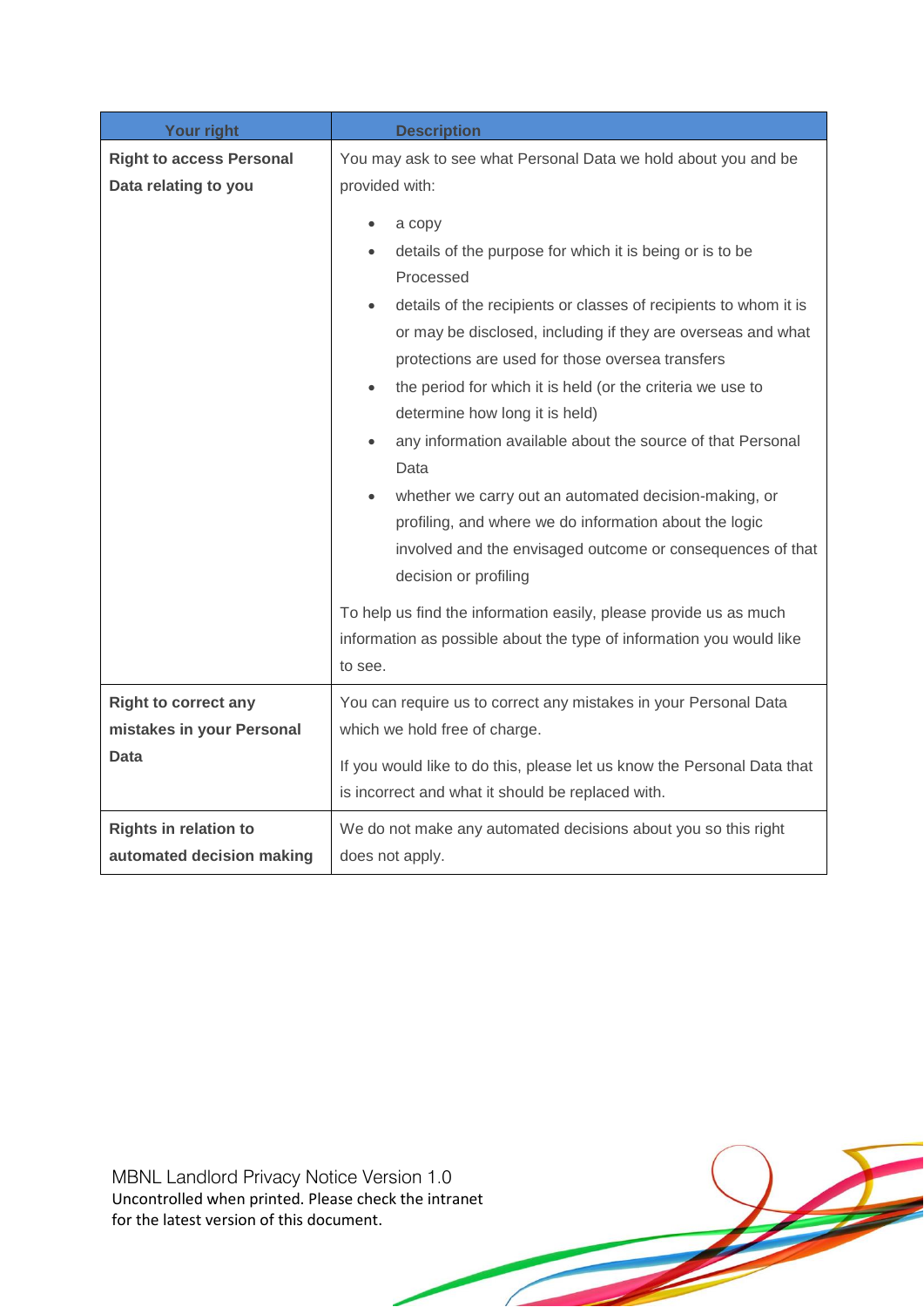| <b>Your right</b>                                                    | <b>Description</b>                                                                                                                                                                                                                                                                                                                                                                                                                                                                                                                    |  |  |
|----------------------------------------------------------------------|---------------------------------------------------------------------------------------------------------------------------------------------------------------------------------------------------------------------------------------------------------------------------------------------------------------------------------------------------------------------------------------------------------------------------------------------------------------------------------------------------------------------------------------|--|--|
| <b>Right to restrict processing</b><br>of Personal Data              | You may request that we stop Processing your Personal Data<br>temporarily if:                                                                                                                                                                                                                                                                                                                                                                                                                                                         |  |  |
|                                                                      | you do not think that your Personal Data is accurate. We will<br>start Processing again once we have checked whether or not<br>it is accurate<br>the Processing is unlawful but you do not want us to erase<br>$\bullet$<br>your Personal Data<br>we no longer need the Personal Data for our Processing, but<br>you need the Personal Data to establish, exercise or defend<br>legal claims<br>you have objected to Processing because you believe that<br>your interests should override our legitimate interests                   |  |  |
| <b>Right to have your Personal</b><br>Data ported (data portability) | You may ask for an electronic copy of your Personal Data which we<br>hold electronically and which you have provided to us when we<br>entered into a contract with you.                                                                                                                                                                                                                                                                                                                                                               |  |  |
|                                                                      | You can also ask us to provide this directly to another party.                                                                                                                                                                                                                                                                                                                                                                                                                                                                        |  |  |
| <b>Right to erasure</b>                                              | You can ask us to erase your Personal Data where:                                                                                                                                                                                                                                                                                                                                                                                                                                                                                     |  |  |
|                                                                      | you do not believe that we need your Personal Data in order<br>to Process it for the purposes set out in this Privacy Notice<br>if you had given us consent to Process your Personal Data,<br>you withdraw that consent and we cannot otherwise legally<br>process your Process Data<br>you object to our Processing and we do not have any<br>legitimate interests that mean we can continue to Process<br>your Personal Data<br>your Personal Data has been processed unlawfully or has<br>not been erased when it should have been |  |  |

If you have any comments, concerns or complaints about the use of your Personal Data by us, please contact us (please refer to section "How to contact us").

We will respond to any rights that you exercise within a month of receiving your request, unless the request is particularly complex, in which case we will respond within 3 months.

Please be aware that there are exceptions and exemptions that apply to some of the rights which we will apply in accordance with the Data Protection Laws.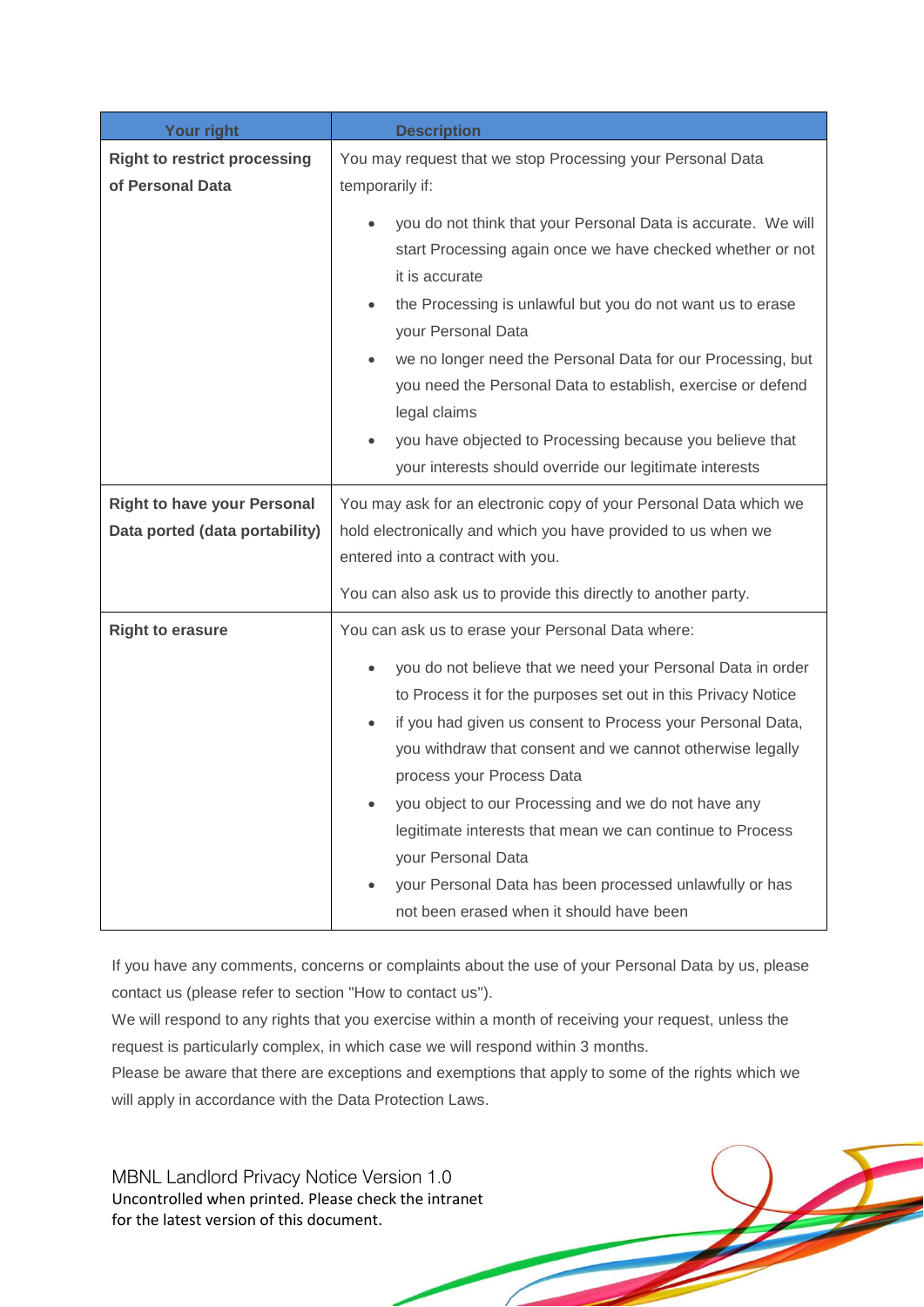## **What will happen if your rights are breached?**

You may be entitled to compensation for damage caused by contravention of the Data Protection Laws.

#### **Complaints to the regulator**

It is important that you ensure you have read this Privacy Notice - and if you do not think that we have Processed your Personal Data in accordance with this Privacy Notice - you should let us know as soon as possible.

Similarly, you may complain to the ICO. Information about how to do this is available on the website at [www.ico.org.uk.](http://www.ico.org.uk/)